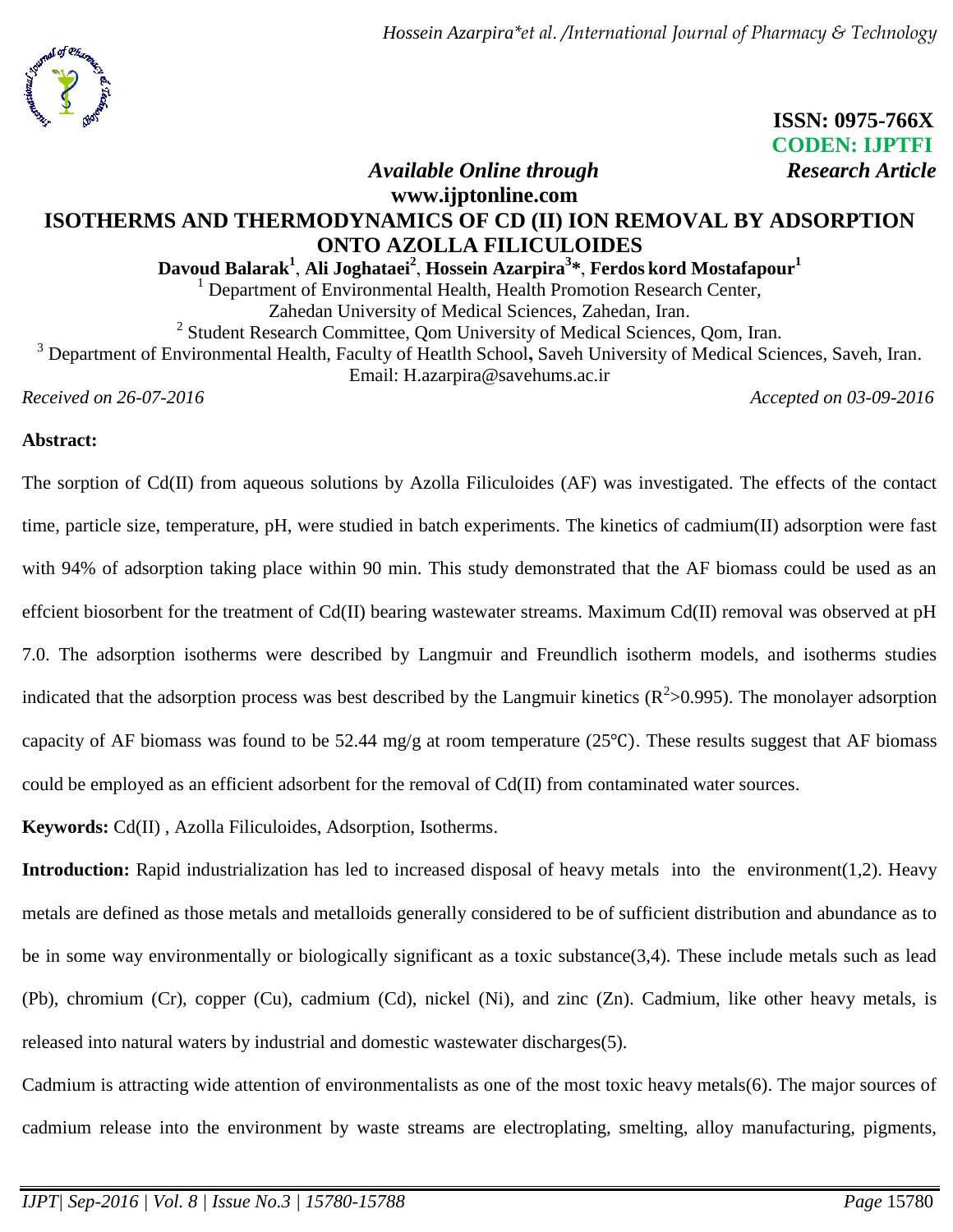plastic, battery, mining and refining processes(7). Cd(II) has been recognized for its negative effects on the environment where it readily accumulates in living systems(4). Adverse health effects due to cadmium are well documented and it has been reported to cause renal disturbances, lung insufficiency, bone lesions, cancer and hypertension in humans.

Hence, it is essential to remove Cd(II) from water and wastewater before its transport and cycling into the natural environment(8). With better awareness of the problems associated with cadmium came an increase in research studies related to methods of removing Cd(II) from wastewater, for which a number of technologies have been developed over the years $(9,10)$ .

Many physicochemical methods have been developed for heavy metal removal from aqueous solution, including chemical coagulation, adsorption, extraction, ion-exchange and membrane separation process(11). Most of these methods have been used in industrial wastewater treatment process. But these techniques have significant disadvantages including incomplete metal removal, requirements for expensive equipment and monitoring systems, high reagent or energy requirements or generation of toxic sludge or other waste products that require disposal(12,13).

Adsorption is an alternative technique for heavy metal removal. Activated carbon is a commonly used adsorbent for the removal of pollutants present in water and wastewaters. Studies have shown that the removal of various heavy metal ions from aqueous solutions can be achieved using activated carbon. In spite of its effectiveness in the removal of heavy metals from wastewaters, the high cost of activated carbon has restricted its more widespread use. Hence, an economical and easily available adsorbent would certainly make an adsorption-based process a viable alternative for the treatment of wastewater containing heavy metals(14-17).

Azolla Filiculoides (AF) is a floating water fern which it can grows rapidly on the water surface and can form a dense mat, therefore it can lead to many negative effects to aquatic life (18,19). Therefore, use of AF as a biosorbent to remove dye from the industrial effluent can help to solve both problems including dye removal as well as weeds problem (20,21). Recently, dried and modified AF has been used as a proper biosorbent for the removing of heavy metal(22,23), phenol compounds (24-25) and antibiotics(26) and dyes effluent (27-29).

The present work investigates the potential use of AF biomass as adsorbent for the biosorption of Cd(II) from aqueous solutions. The effects of particle size, contact time and initial Cd(II) concentration and pH on the biosorption of Cd(II) onto AF were investigated.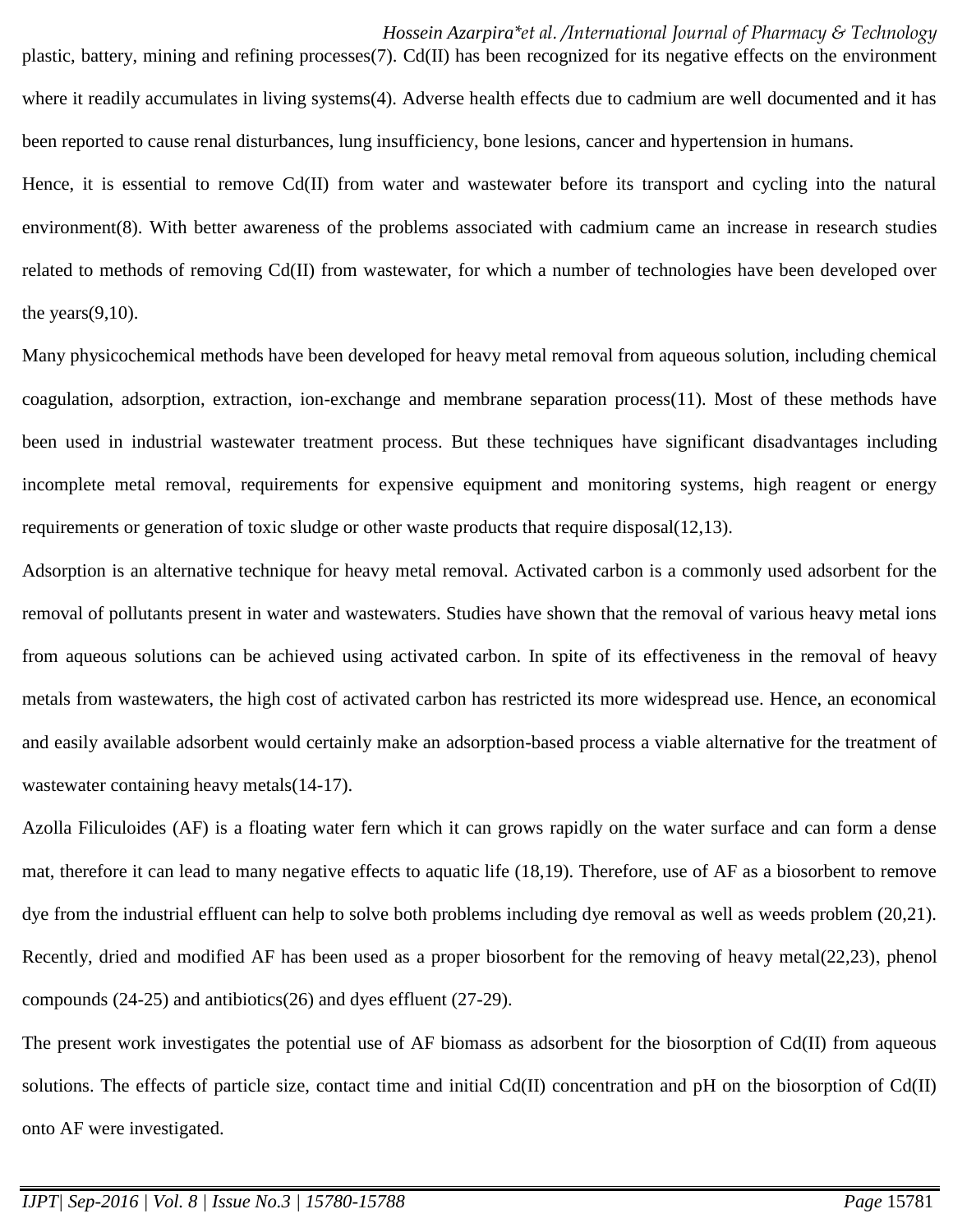## **Materials and Methods:**

#### **Preparation of biomass**

Azolla Filiculoides samples were supplied from Anzali wetland, Iran. The biomass was washed with distilled water and then dried at 60 ◦C until constant weight and stored at room temperature.

Acid pretreatment was carried out as follows: a weighed amount of dried biomass samples was treated with  $0.5 M H_2SO_4$ solution (200 ml) for 120 min under slow stirring. The samples were washed with distilled water until removing excess H<sup>+</sup> ions. The biomass was dried at 103 ℃ until constant weight. Dried biomass was broken into pieces and was separated into certain particle sizes (10 to 50 mesh) by sieve and it was used for adsorption experiments.

#### **Biosorption experiments**

Batch experiments of biosorption were performed at constant temperature  $(30 \degree C)$  in Erlenmeyer flasks, stirred in a reciprocal shaker (200 rpm) for 2 h. In all sets of experiments 3 g of biomass of coconut shells was thoroughly mixed into 100 ml solution of Cd(II).

After shaking the flasks, the reaction mixtures were filtered to remove particulates and the filtrates were analyzed by atomic absorption spectrophotometer for the concentration of Cd(II). The stock solution of metal was prepared in deionized water using  $CdSO_4 8/3 H_2O$ .

The reagent used was analytical grade supplied by Merck. A first series of biosorption experiments were carried out with Cd(II) with an initial concentration of 50 mg/L. In these tests the optimal pH value of biosorption was determined. After this, the influence of contact time was evaluated.

The percentage removal of  $Cd(II)$  were calculated using the following relationship(30, 31):

$$
R = \frac{(Co - Ce)}{C_0} \times 100
$$

Where  $C_0$  and  $C_e$  are the initial and final (equilibrium) concentrations of the synthetic solution of solution (mg/L), respectively. The amount of the synthetic solution of adsorption per unit mass of Azolla Filiculoides at equilibrium,  $q_e$ (mg/g) was calculated by the following equation(32, 33):

$$
q_e=\frac{(Co-Ce)\times V}{M}
$$

Where V is the volume of the synthetic solution of solution (L) and W is the weight of Azolla Filiculoides (g) added to volume V.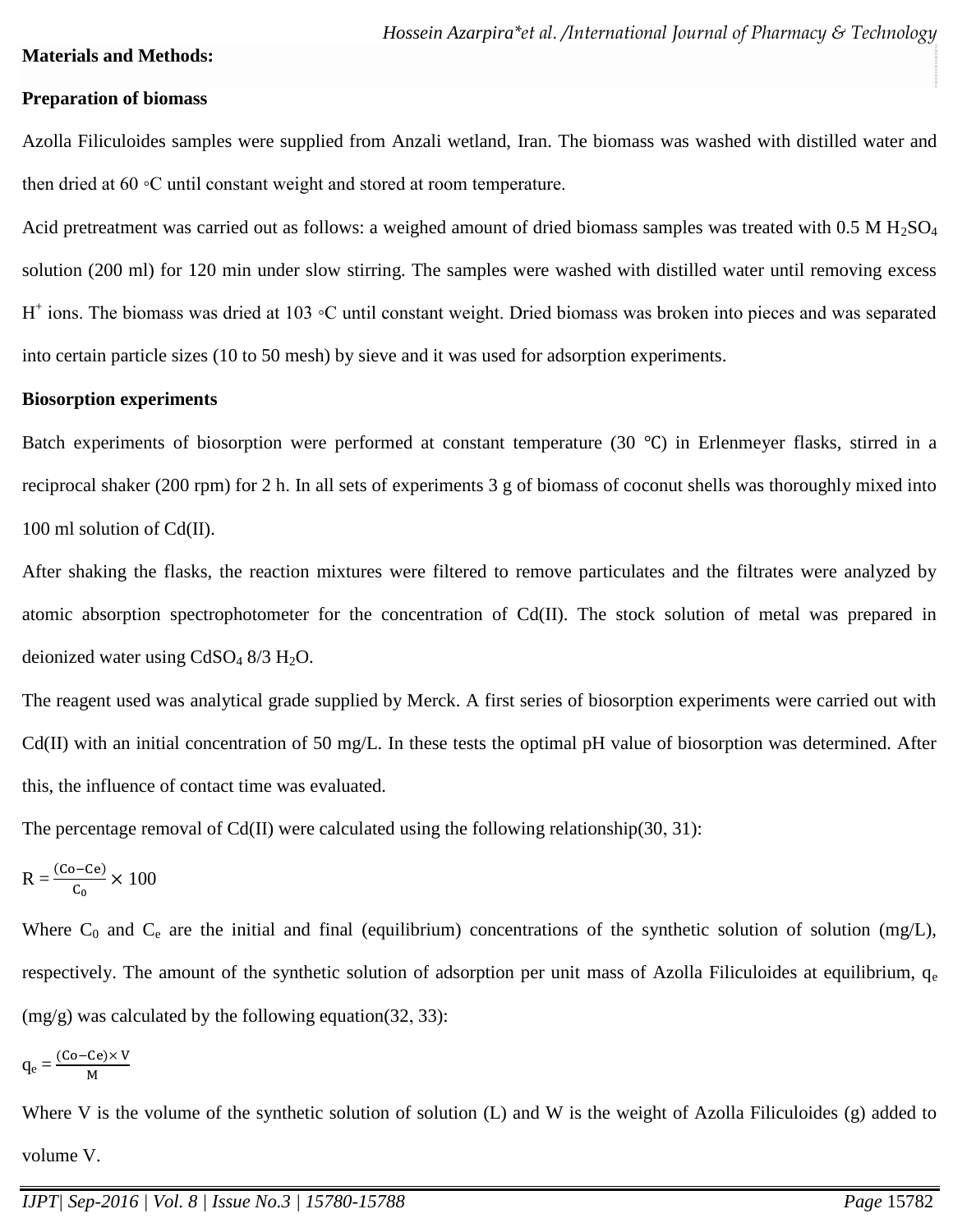#### **Results and Discussion:**

## **Effect of pH**

There is general consensus that pH is a key parameter, along with metal concentration and solution composition, in determining biosorption levels. Accordingly the objectives of this work was evaluate the biosorption of Cd(II) by AF biomass from aqueous solution and to determine the effects of pH (in the range 4–9) on uptake levels. The effect of initial pH on biosorption of Cd(II) is presented in Fig. 1. The results presented show excellent removal capacities for Cd(II) By using AF biomass. The Cd(II) removal increased from 73.2%, at pH 4, to 94.1%, at pH 7. Above pH value of 7 the removal comes constant until pH 9; at higher values of pH cadmium ions precipitate as  $Cd(OH)_2$ . The dependence of metal uptake on pH is related to both the surface functional groups present on the biomass and the metal chemistry in solution(17). At low pH, the surface ligants are closely associated with the hydronium ions  $(H_3O^+)$  and restricted the approach of metal cations as a result of the repulsive force(2). Furthermore, the pH dependency on the metal ions uptake by biomasses can also be justified by the association–dissociation of certain functional groups, such as thecarboxyl and hydroxyl groups present on the biomass(15). In fact, it is known that a low pH, most of the carboxylic groups are not dissociated and cannot bind the metal ions in solution, although they take part in complexation reactions(17). Based on these results, the following experiments were performed at pH 7.

## **Effect of particle size**

Another important parameter studied was the influence of the particle size of AF biomass used for uptake of Cd(II). This parameter presents an important influence in the process cost. The results presented in Fig. 2 show a reduction in the removal of Cd(II) with the decrease of particle size of the biomass. It is important to stress that larger particles with spherical shapes, in general, present higher external mass transfer than smaller particles(34-36). In this case, higher metal adsorption from these particles is attributed to mass transport inside the sorbent particles.



**Fig 1: Effect of pH on Cd(II) adsorption. (C 0 = 25 mg/L, time = 90 min, temp=**  $25 \pm 2$ **∘ C and dose=3 g/L).**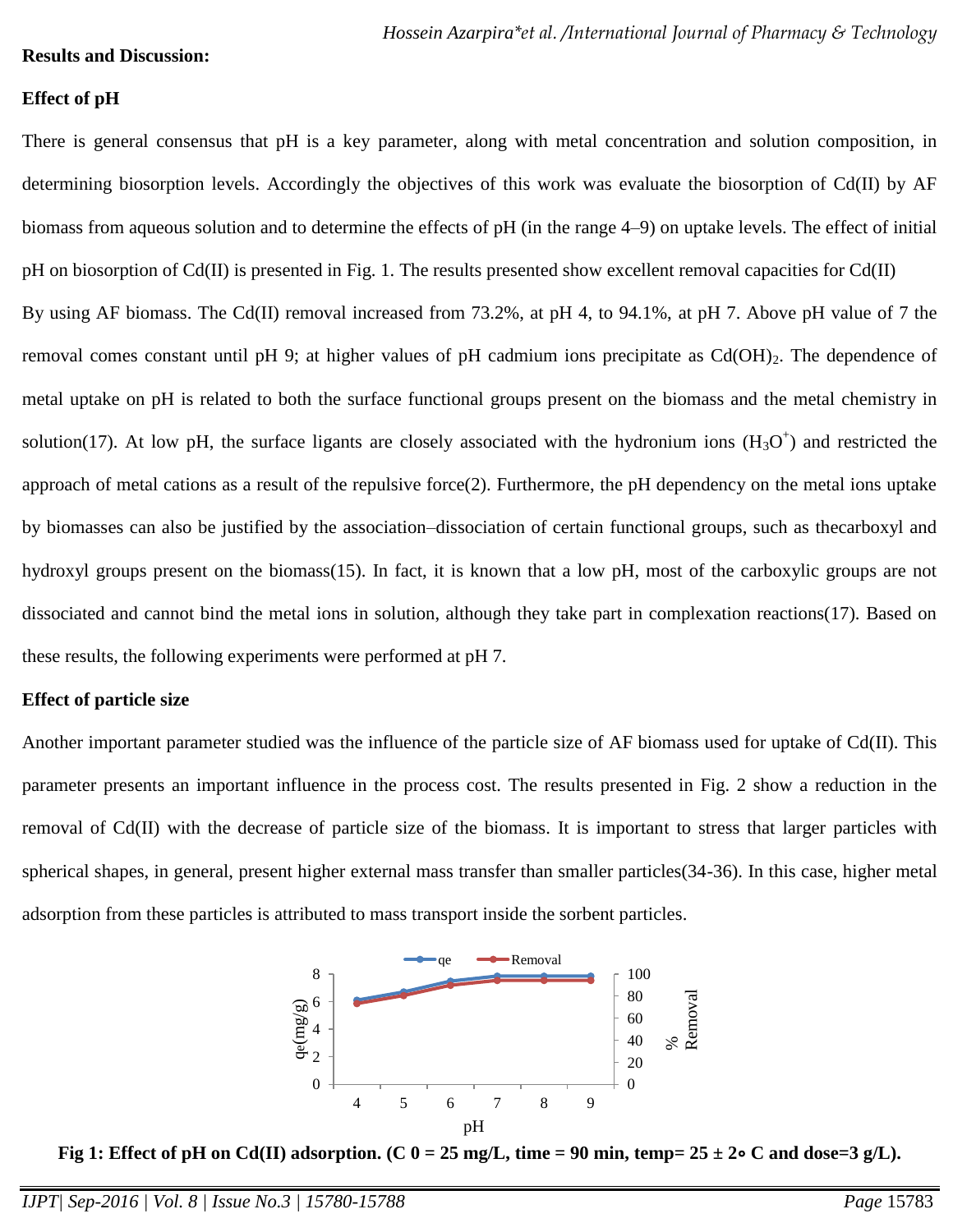

**Fig 2: Effect of particle size on Cd(II) adsorption. (C 0 = 25 mg/L, time = 90 min, temp= 25 ± 2**∘ **C and pH=7). Sorption isotherms**

Adsorption isotherms are an important means of understanding the mechanism of an adsorption system. Hence, the biosorption of Cd(II) onto AF biomass at different temperatures of 283, 298, 313 and 328 K was determined as a function of residual (equilibrium) Cd(II) concentration (Ce).

Generally, there are two mathematical expressions commonly used to describe the isotherm of the adsorption, Langmuir and Fruendlich equations which are shown in following equations respectively(37-39):

$$
\frac{\text{Ce}}{\text{qe}} = \frac{1}{q_m K_L} + \frac{\text{Ce}}{q_m}
$$

Ln  $q_e = \frac{1}{n}$  $\frac{1}{n}$ ln *C*e + log *K*<sub>F</sub>

Where  $q_m$  (mg/g) is the theoretical monolayer saturation capacityor maximum adsorption and  $K_L$  is Langmuir constant related to the energy of sorption (L/g).  $K_F$  (L/mg) and 1/n are the Freundlich constants related to sorption capacity and sorption intensity respectively.

The essential quality of the Langmuir isotherm can be measured by calculating  $R_L$  a dimensionless constant referred to as the separation factor, or equilibrium parameter $(40,41)$ :

$$
R_L = \frac{1}{1 + K_L C_O}
$$

Where  $C_0$  (mg/L) is the initial concentration of sorbate and  $K_L(L/mg)$  is the Langmuir constant described above. There are four possibilities for the value of  $R_L$ : for favorable sorption  $0 < R_L < 1$ , for unfavorable sorption  $R_L > 1$ , for linear sorption  $R_L$ =1, for irreversible sorption  $R_L$ =0.

Adsorption equation parameters were obtained from experimental data by using Langmuir and Freundlich equation. The results and correlation coefficients are presented in Table 1, Fig. 3a, and Fig. 3b. By comparing the correlation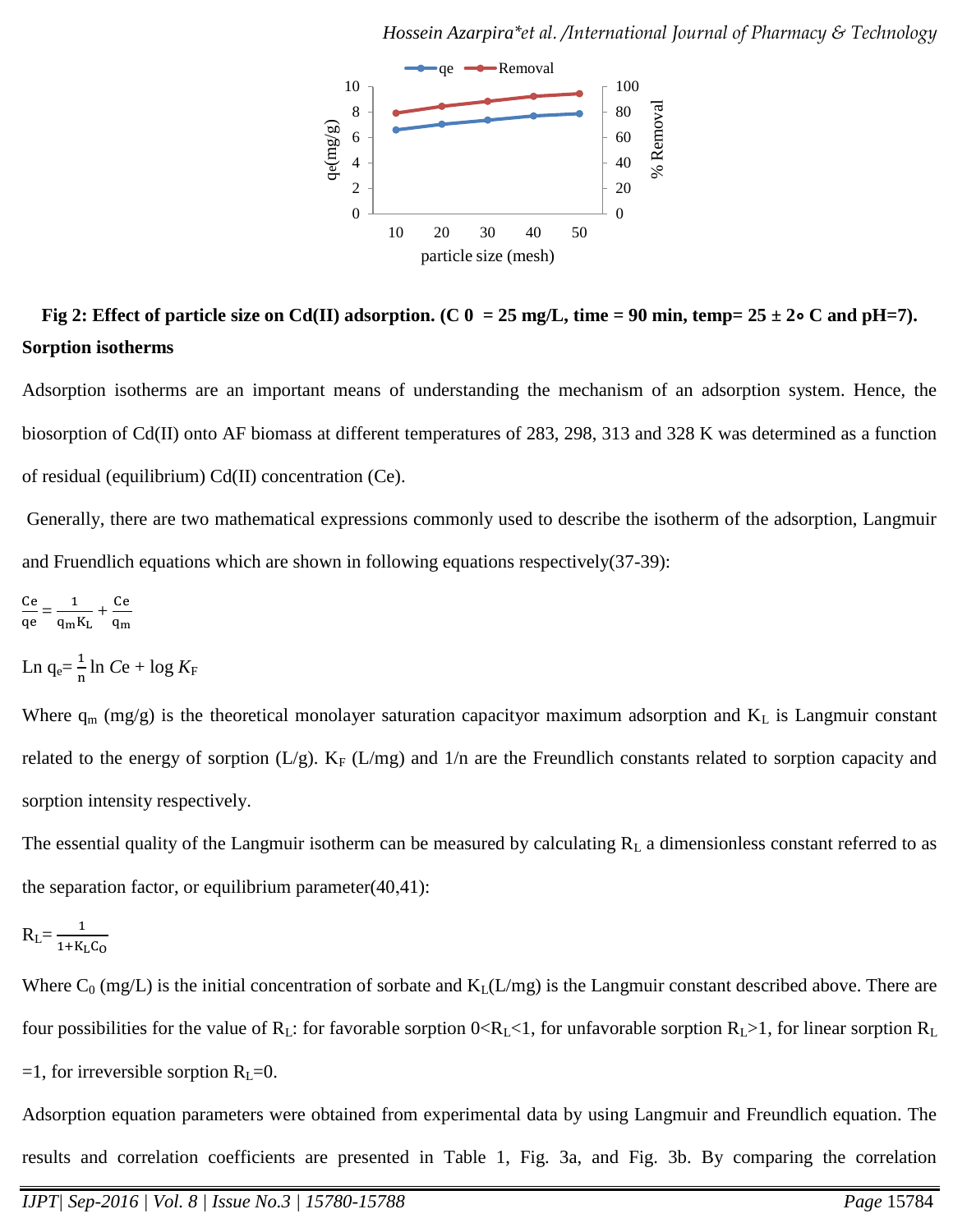*Hossein Azarpira\*et al. /International Journal of Pharmacy & Technology*  coefficients  $\mathbb{R}^2$ , it can be seen that the experimental equilibrium sorption data are better described by the Langmuir model than by the Freundlich model, with a value of  $R_L$ , lying between 0 and 1. This result suggests a monolayer coverage of the surface of AF biomass by Cd(II) ions since the Langmuir equation assumes that the surface is

Homogenous(42,43).

Other studies have also shown that the Cd(II) adsorption fits a Langmuir model(2). Moreover, the  $q_{max}$  and the K<sub>F</sub> increase with an increase in temperature, as would be expected for sorption that is endothermic in nature.

**Table 1: Isotherms constants for the removal Cd(II) onto AF biomass.**

| T(K) | Langmuir model |       |           |                | Freundlich model |           |       |
|------|----------------|-------|-----------|----------------|------------------|-----------|-------|
|      | $q_{m}$        | $R_L$ | $\rm K_L$ | $\mathrm{R}^2$ | n                | $\rm K_F$ | R     |
| 283  | 54.28          | 0.282 | 0.049     | 0.998          | 1.325            | 0.419     | 0.942 |
| 298  | 52.44          | 0.395 | 0.038     | 0.999          | 1.412            | 0.484     | 0.928 |
| 313  | 50.89          | 0.446 | 0.026     | 0.997          | 1.879            | 0.567     | 0.937 |
| 328  | 48.17          | 0.522 | 0.014     | 0.998          | 2.184            | 0.641     | 0.921 |



**Fig. 3. (a) Langmuir isotherm model and (b) Freundlich isotherm model.**

**Conclusion:** Azolla Filiculoides is an effective adsorbent for removing various organic and inorganic con- taminants. In this study, Azolla Filiculoides were used to investigate the removal of Cd(II) in the pH range of 4-9. The effect of temperature and equilibrium of cadmium sorption on AF biomass was thoroughly examined. Consistent with an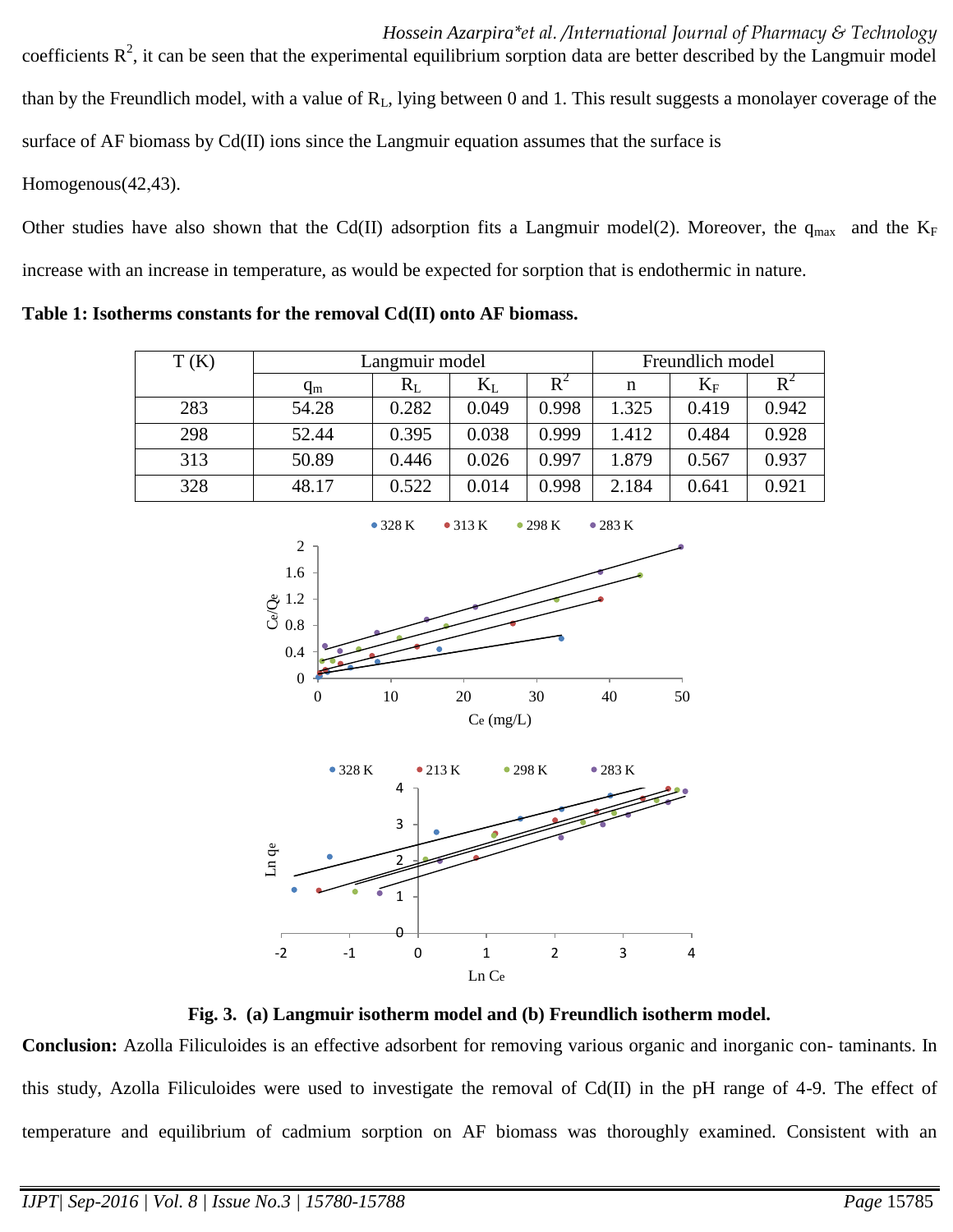*Hossein Azarpira\*et al. /International Journal of Pharmacy & Technology*  endothermic reaction, an increase in the temperature resulted in increasing cadmium adsorption rate. The adsorption isotherm data could be well described by the Langmuir compared with Freundlich isotherm. The maximum adsorption capacity of AF biomass for Cd(II) was found to be 54.28 mg  $g^{-1}$  at 328 K.

# **References:**

- 1. Mohan D, Pittman DCU, Bricka M, Smith F, Yancey B, Mohammad J, P.H.Sorption of arsenic, cadmium, and lead by chars produced from fast pyrolysis of wood and bark during bio-oil production, J. Colloid Interface Sci. 2007;310;57–73.
- 2. Balarak D, Azarpira H, Mostafapour FK. Thermodynamics of removal of cadmium by adsorption on Barley husk biomass. Der Pharma Chemica, 2016,8(10):243-247.
- 3. Meng YT, Zheng YM, Zhang LM, He JZ, Biogenic Mn oxides for effective adsorption of Cd from aquatic environment, Environ. Pollut. 2009;157;2577–2583.
- 4. Pacheco S, Tapia J, Medina M, R. Rodriguez R, Cadmium ions adsorption in simulated wastewater using structured alumina–silica nanoparticles, J. Non-Cryst. Solids;2006; 352;5475–5481.
- 5. Y. Bulut, Z. Tez, Adsorptio studies on ground shells of hazelnut and almond, J. Hazard. Mater. 2007;149; 35–41.
- 6. Sharma YC, Thermodynamics of removal of cadmium by adsorption on an indigenous clay, Chem. Eng. J. 2008; 145;64–68.
- 7. Perez-Marin AB, Zapata VM, JOrtuno JF, Aguilar M, Saez J, Llorens M, Removal of cadmium from aqueous solutions by adsorption onto orange waste, J. Hazard. Mater.2007; 139;122–131.
- 8. Tan GQ, Xiao D, Adsorption of cadmium ion from aqueous solution by ground wheat stems, J. Hazard. Mater. 2009;164;1359–1363.
- 9. Benguella B, H. Benaissa H, Cadmium removal from aqueous solutions by chitin: kinetic and equilibrium studies, Water Res. 2002;36;2463–2474.
- 10. Kumar U, Bandyopadhyay M, Sorption of cadmium from aqueous solutions using pretreated rice husk, Biores. Tech. 2006;97;104–109.
- 11. Pino GH, Torem ML, Pinto GAS, Biosorption of cadmium by green coconut shell powder, Mineral Eng. 2006;19;380–387.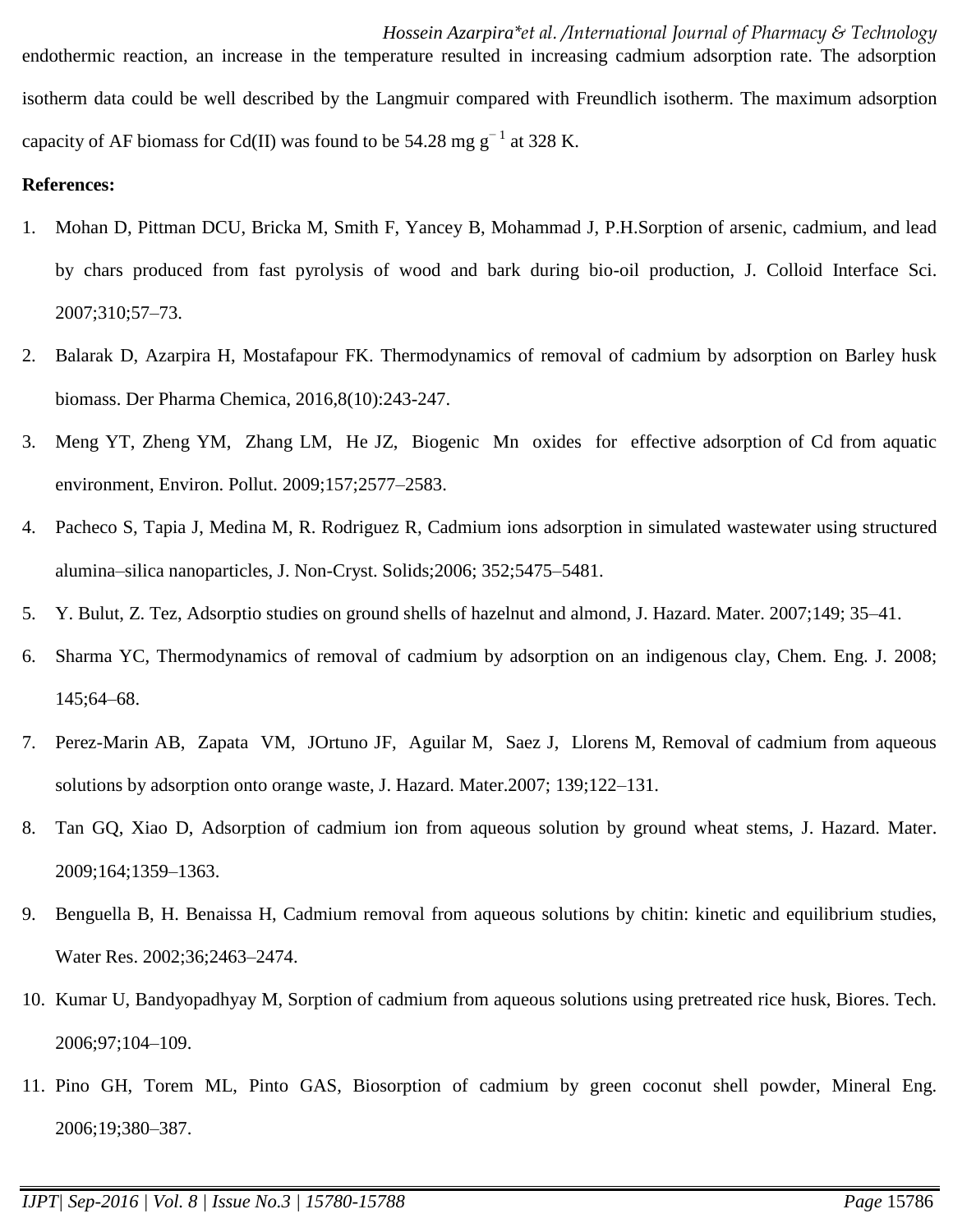- *Hossein Azarpira\*et al. /International Journal of Pharmacy & Technology*  12. 12. Costodes VCT, Fauduet H, Porte C, Delacroix A, Removal of Cd(II) and Pb(II) ions from aqueous solutions by adsorption onto sawdust of Pinus sylvestris, J. Hazard. Mater. 2003;103; 121–142.
- 13. Zheng W, Li XM, Yang Q, Zang GM, Shen X, Zhang Y, Liu J. Adsorption of Cd(II) and Cu(II) from aqueous solutions by carbonate hydroxylapatite derived from eggshell waste, J. Hazard. Mater. 2007;147 ;534–539.
- 14. Ayuso EA, Sanchez G, Removal of cadmium from aqueous solutions by paly- gorrskite, J. Hazard. Mater. 2007;147;594–600.
- 15. Fuhrman HG, Mikkelsen PS, Ledin A, Simultaneous removal of As, Cd, Cu, Ni and Zn from stormwater: experimental comparison of 11 different adsorbents, Water Res. 2007;41;591–602.
- 16. Srivastava VC, Mall ID, Mishra IM, Equilibrium modeling f single and binary adsorption of cadmium and nickel onto bagasse fly ash, Chem. Eng. J. 2006; 117; 79–91.
- 17. Soltani RDC, Jafari J, Khorramabadi GS, Investigation of cadmium (II) ions biosorption onto pretreated dried activated sludge, Am. J. Environ. Sci. 2009;5 ;41–46.
- 18. Diyanati RA, Yousefi Z, Cherati JY, Balarak D. [Investigating phenol absorption from aqueous solution by dried](http://jmums.mazums.ac.ir/files/site1/user_files_0d0bf0/shokohi-A-10-27-31-65f995e.pdf)  [azolla.](http://jmums.mazums.ac.ir/files/site1/user_files_0d0bf0/shokohi-A-10-27-31-65f995e.pdf) Journal of Mazandaran University of Medical Science. 2013; 22(2);13-21.
- 19. Zazouli MA, Balarak D. Phytodegradation potential of bisphenolA from aqueous solution by Azolla Filiculoides: journal Iranian journal of environmental health science and engineering. 2014;10:14-20.
- 20. Bennicelli R, Stapniewska Z, Banach A, Szajnocha K, Ostrowski J. The ability of Azolla caroliniana to remove heavy metals (Hg(II), Cr(III), Cr(VI)) from municipal waste water. Chemosphere. 2004;55(1):141-6.
- 21. Zazouli MA, Balarak D, Mahdavi Y. Application of Azolla for 2, 4, 6-Trichlorophenol (TCP) Removal from aqueous solutions. Hyhiene sciences. 2014;2(4):17-24.
- 22. Diyanati RA, Yousefi Z, Cherati JY, Balarak D. The ability of Azolla and lemna minor biomass for adsorption of phenol from aqueous solutions. J Mazandaran Uni Med Sci. 2013; 23(106).17-23.
- 23. Balarak D, Azarpira H, Mostafapour FK. Study of the Adsorption Mechanisms of Cephalexin on to Azolla Filiculoides. Der Pharma Chemica, 2016, 8(10):114-121.
- 24. Padmesh TVN, Vijayaraghavan K, Sekaran G, Velan M. Application of Azollarongpong on biosorption of acid red 88, acid green 3, acid orange 7 from synthetic solutions. Chem Engin J. 2006; 11(122):55-63.